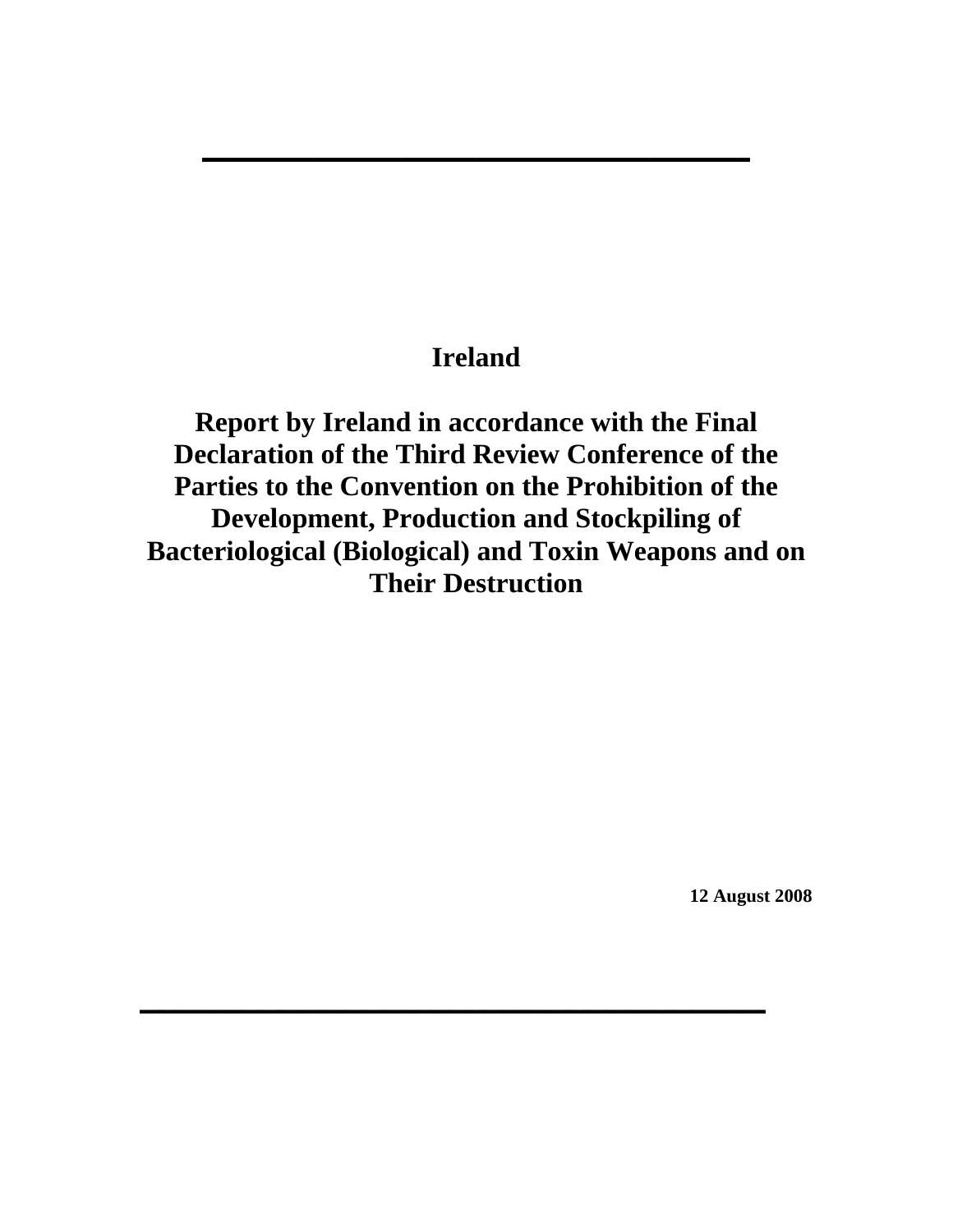# **Measure A, Part 1: Exchange of Information on Research Centres and Laboratories**

### **Current Status:**

**Ireland does not currently have maximum containment Biosafety Level 4 (BL4) or P4 equivalent laboratories. None are envisaged for the foreseeable future.** 

There are approximately 34 (BL3) laboratories distributed among the universities and biotechnology companies in Ireland. These predominantly handle up to Category 3 pathogens or conduct genetic manipulations under regulation of the Environmental Protection Agency.

A high containment Class 3 (+) laboratory has been commissioned at the University College Dublin National Virus Reference Laboratory (UCD NVRL). The NVRL BL3 is viewable on the web at: http://www.clinical-virology.org/pages/dublin/pages/nvrl\_bl3.html

Training in High Containment Laboratory procedures organised by the Special Pathogens Reference Unit, HPA (Porton Down) was completed in November 2004.

Molecular assays have been validated at the UCD NVRL for the detection of Orthopox DNA in clinical samples. In addition, the testing protocol to investigate suspected smallpox infection utilises an electron microscope which is situated at the Belfield campus of UCD adjacent to the UCD NVRL. At the NVRL there is an ongoing programme to introduce "best practice" molecular methods to investigate the viral agents associated with biological weapons such as the viral haemorrhagic fevers.

Both environmental and clinical specimens from suspected cases of deliberate release of *B. anthracis* are investigated in a Class 3 containment laboratory at Cherry Orchard Hospital, Dublin. This establishment can also test clinical samples for *Yersina pestis* and is currently introducing techniques to detect the *Clostridium botulinum* toxin.

#### **Laboratory details:**

**Location Laboratory Details and functions** 

National Virus Reference Laboratory Belfield Core technology Dublin 4 Phylogenetic analysis

University College Dublin BL 3(+) Laboratory facilities (floor area and a room volume of  $85m^3$ ) Molecular methodologies Serological investigations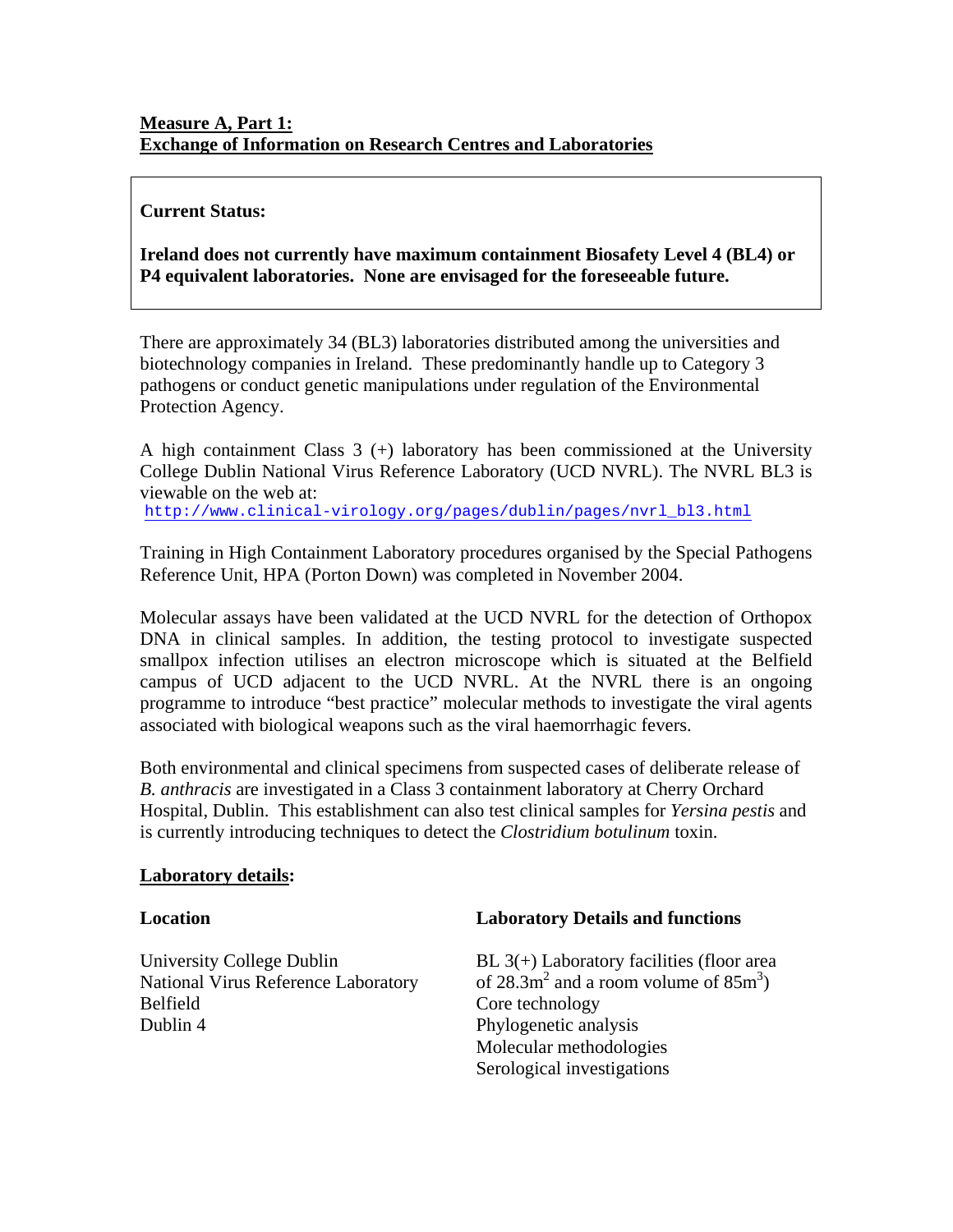Public Health Laboratory Cat 3 laboratory Dublin

Cherry Orchard Hospital *Bacillus anthracis*; *botulinum toxin*.

Responsibility for control of communicable diseases rests with Ireland's eight Directors of Public Health (Medical Officers of Health). There are over 50 clinical laboratories providing diagnostic microbiological services for humans, of which 7 are public health laboratories, which provide specialist microbiological services in foods and veterinary isolates in Ireland.

The Health Protection Surveillance Centre (HPSC), formerly known as the National Disease Surveillance Centre, is Ireland's leading specialist centre for surveillance of communicable diseases. Along with the National Director of Health Protection in HSE, the Director of the HPSC is the National Focal Point for Ireland in respect of the International Health Regulations and is the National Contact Point for The European Commission's Early Warning and response System for Communicable Diseases. HPSC provides expert assistance as required in the investigation and management of outbreaks or incidents of communicable disease. The HPSC was established conjointly by Ireland's eight Health Boards and with the approval of the Minister for Health and Children in 1998. The HPSC works in partnership with health service providers and sister organisations in other countries to ensure that up-to-date information is available to contribute to the effective control of infectious diseases. Since July 2000 the HPSC is statutorily responsible for the collation, analysis and dissemination of notifiable diseases in Ireland. A report is produced weekly and sent to key partners. It is also published on the HPSC website. Reports are also published in the monthly bulletin of HPSC Epiinsight.

Health Protection Surveillance Centre 25-27 Middle Gardiner Street, Dublin 1, Ireland.

Tel: +353 1 8765300 Fax: +353 1 8561299 Email: hpsc@hse.ie

The National Salmonella Reference Laboratory (INSL), located at the National University of Ireland, Galway, collects isolates of salmonella and data from all positive human faecal and blood samples, food samples and veterinary isolates in Ireland.

The Irish Marine Institute, whose headquarters are in Dublin and which has five regional fisheries laboratories, is the EU-designated National Reference laboratory for the monitoring of marine biotoxins (Council Decision 1999/312/EC) and co-ordinates the analysis of shellfish samples for the presence of marine biotoxins, as set out in Directive 91/492/EEC.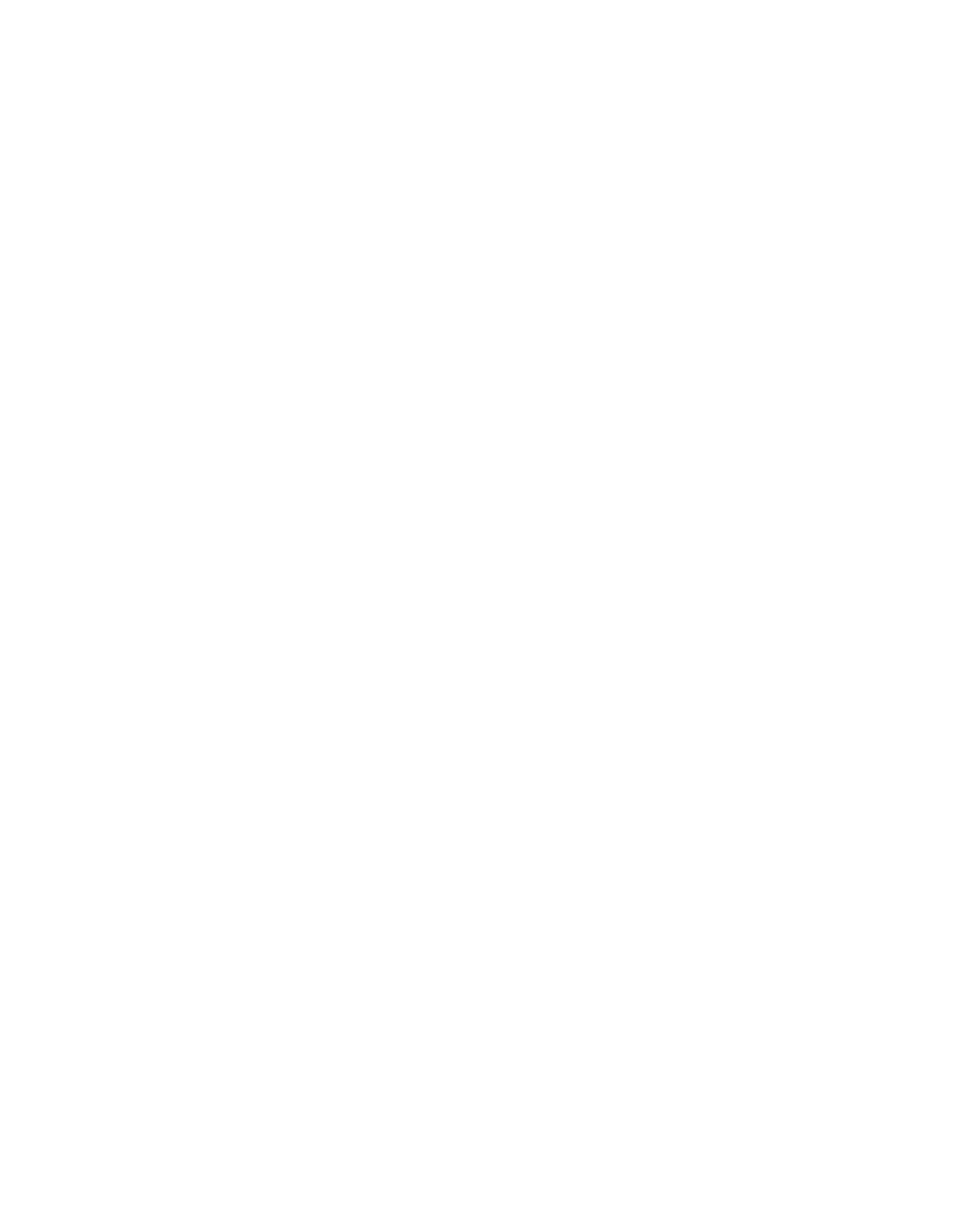# **Measure A, Part 2: Exchange of Information on National Biological Defence Research and Development Programmes**

There are no organisations or institutions in Ireland currently directly involved in research and development into agents associated with biological and toxin weapons or the development of diagnostics to detect these agents and no national programme to conduct biological defence R & D in Ireland.

There have, however, been and continue to be many small programmes in Ireland aimed at combating infectious diseases in humans, animals and plants. These research the mechanisms of pathogenicity, the natural incidence and the possibilities for boosting host defenses against them. These programmes are mainly funded by the Health Research Board, Enterprise Ireland, Teagasc (the Irish Agriculture and Food Development Authority), Bioresearch Ireland, the Department of Agriculture and Food, the Wellcome Trust, the EU and a range of commercial interests.

The Department of Defence undertakes training in protection from bioweapons. This is non-strategic, aimed at protecting lives of personnel on peacekeeping duties overseas. Approximately 400 protective equipment units are maintained with the aim to increase this to 1000. Training is undertaken in association with the Department of Health and Children's Emergency Planning Unit.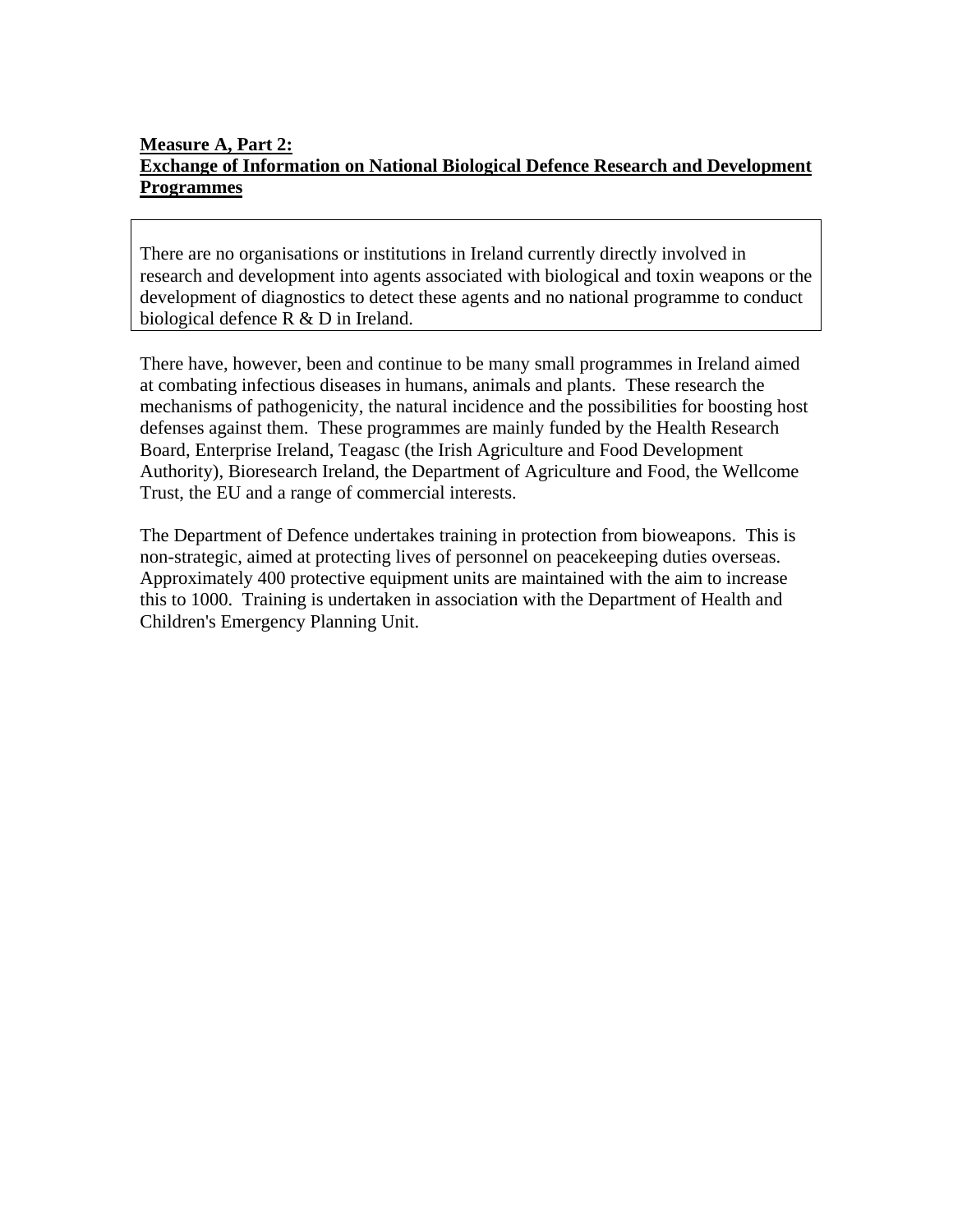# **Measure B: Exchange of Information on Outbreaks of Infectious Diseases and Similar Occurrences caused by Toxins**

#### Current status

Ireland has had no outbreaks of infectious diseases and similar occurrence caused by toxins of which we are aware, that deviate from the normal.

Data regarding human diseases and zoonoses have been collected and co-ordinated methodically since 1998 under the auspices of the Health Protection Surveillance Centre. This is reported to the World Health Organisation (WHO), Geneva, via the Department of Children and Health.

The State Veterinary Services/Department of Agriculture reports animal diseases to the OIE (International des Épizooties). Plant diseases are monitored nationally but are not systematically reported in the same way.

There is no R & D programme in Ireland aimed specifically at defence against biological and toxin weapons. The aim instead is to strengthen existing public health and laboratory capacity to identify possible clusters of disease that deviate from the norm or suspected deliberate release events (either in Ireland or in travellers from another jurisdiction). The intention is of early identification to minimise human health effects through effective public health control and early clinical interventions. Thus, Ireland concentrated its efforts on raising awareness of possible threats among first responders, clinicians and public heath personnel, strengthening surveillance of communicable disease and in expanding laboratory capacity to deal with potential threats, should they appear.

Outbreak investigations are performed by public health professionals along with microbiology professionals, environmental health professionals, infection control staff and clinicians depending on the disease, using laboratory results generated by the UCD NVRL or other microbiology laboratories. Research teams based at the UCD NVRL with expertise in phylogenetic analysis of viral sequences will be used to determine the source of a deliberate release agent by comparing the sequence of the agent to known sequences.

A single national data repository for rapid central electronic reporting of clinical and laboratory information on infectious disease (CIDR) is in the process of being established.

The Health Protection Surveillance Centre (HPSC) has a close and productive interaction with the Health Protection Agency (CDSC), Colindale, London, UK and the Centers for Disease Control and Prevention (CDC), Atlanta.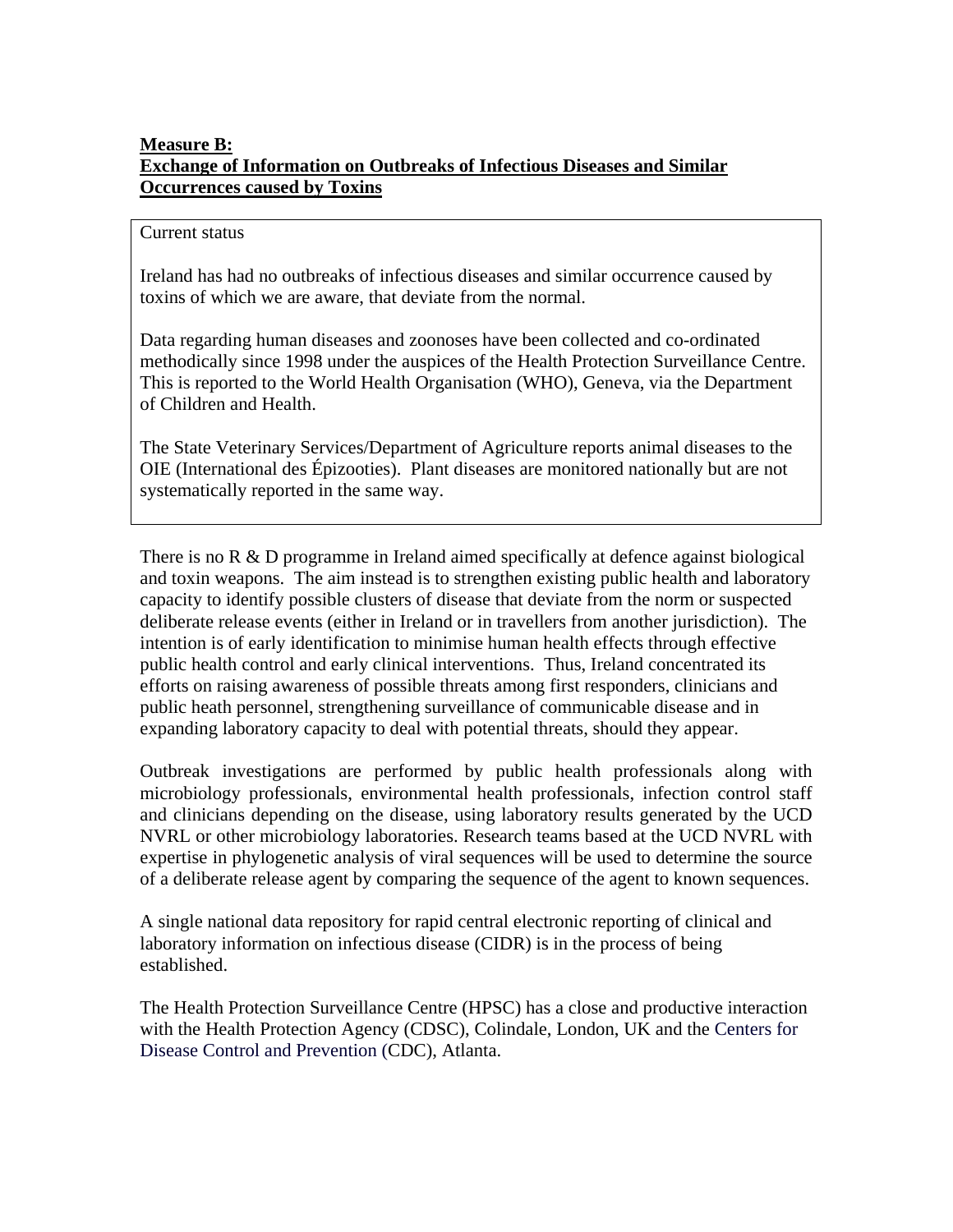The Health Services Executive carries out surveillance and control of infectious diseases in Ireland. Notification data on infectious diseases and conditions are gathered and collated by the HPSC. Throughout Ireland specified infectious diseases diagnosed by clinicians and pathogens identified in clinical laboratories and outbreaks or suspected outbreaks of infectious disease are notified to regional Directors of Public Health. This information is in turn passed on to the HPSC on at least a weekly basis (immediately in the cases of certain serious diseases). Notification data are then published on a weekly basis by the HPSC. Subsets of the data are shared with a number of EU consortia and several other non-EU countries. The main data sets are forwarded to the WHO in Geneva, via the Department of Health and Children.

The HPSC also collects zoonotic disease data in association with the Department of Agriculture and Food (DAF) and the Food Safety Authority of Ireland. This information is collected under the EU Zoonoses Directives 1992/117/EEC, 2003/99/EEC and Regulation 2160/2003, and is fed into the EU Basic Surveillance Network and the European Food Safety Authority. These data are available on the Internet.

The Food Safety Authority of Ireland is involved in the coordination of the investigation of national, cross-border and international outbreaks where foods are implicated and is the Competent Authority for rapid food alerts. The Food Safety Promotion Board based in Co. Cork is an all-island public health body. Among its key functions is the surveillance of food-borne disease on an all-island basis.

In 2007, 258 infectious disease outbreaks ( of which 244 were gastroenteric/infectious intestinal disease (IID) outbreaks) were notified in 2007, which was an increase on 2006. The IID outbreaks were responsible for in excess of 4500 cases of illness. Viral gastroenteritis caused by norovirus (NV) continues to the most common cause of IID outbreaks (60% of IID outbreaks confirmed/suspected NV). The majority of IID outbreaks (61%) were reported to have occurred in healthcare settings.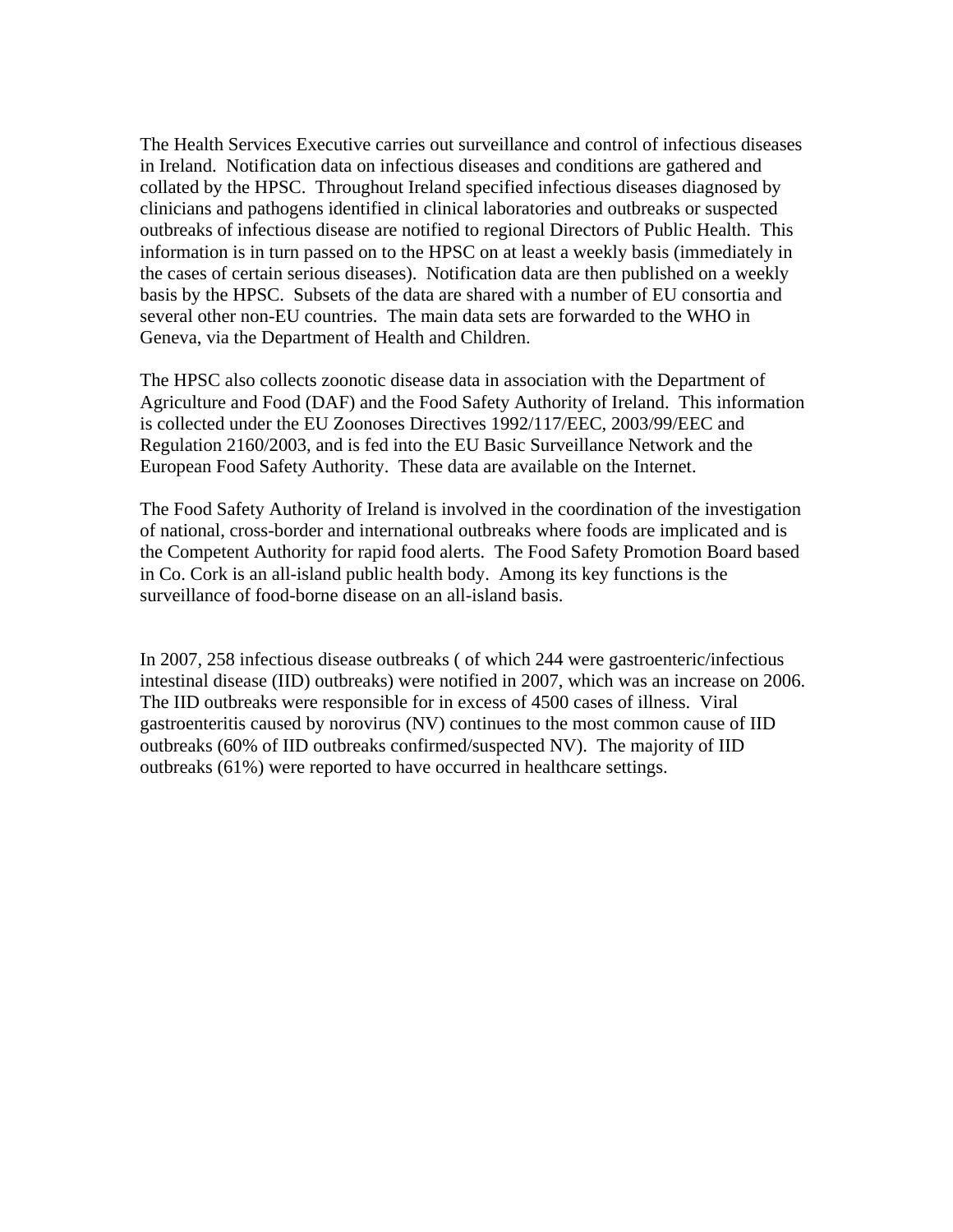# **Measure C: Encouragement of Publication of Results and Promotion of the Use of Knowledge**

# Current status:

As no active programmes of research directly related to the Biological and Toxin Weapons Convention exist in Ireland, there is no publication in the area.

All non-commercial research regarding biological science and infectious diseases is published in national and international journals. In Ireland, Government policy is to promote transparency and dissemination of knowledge in the biological sciences, especially in the field of human epidemiology.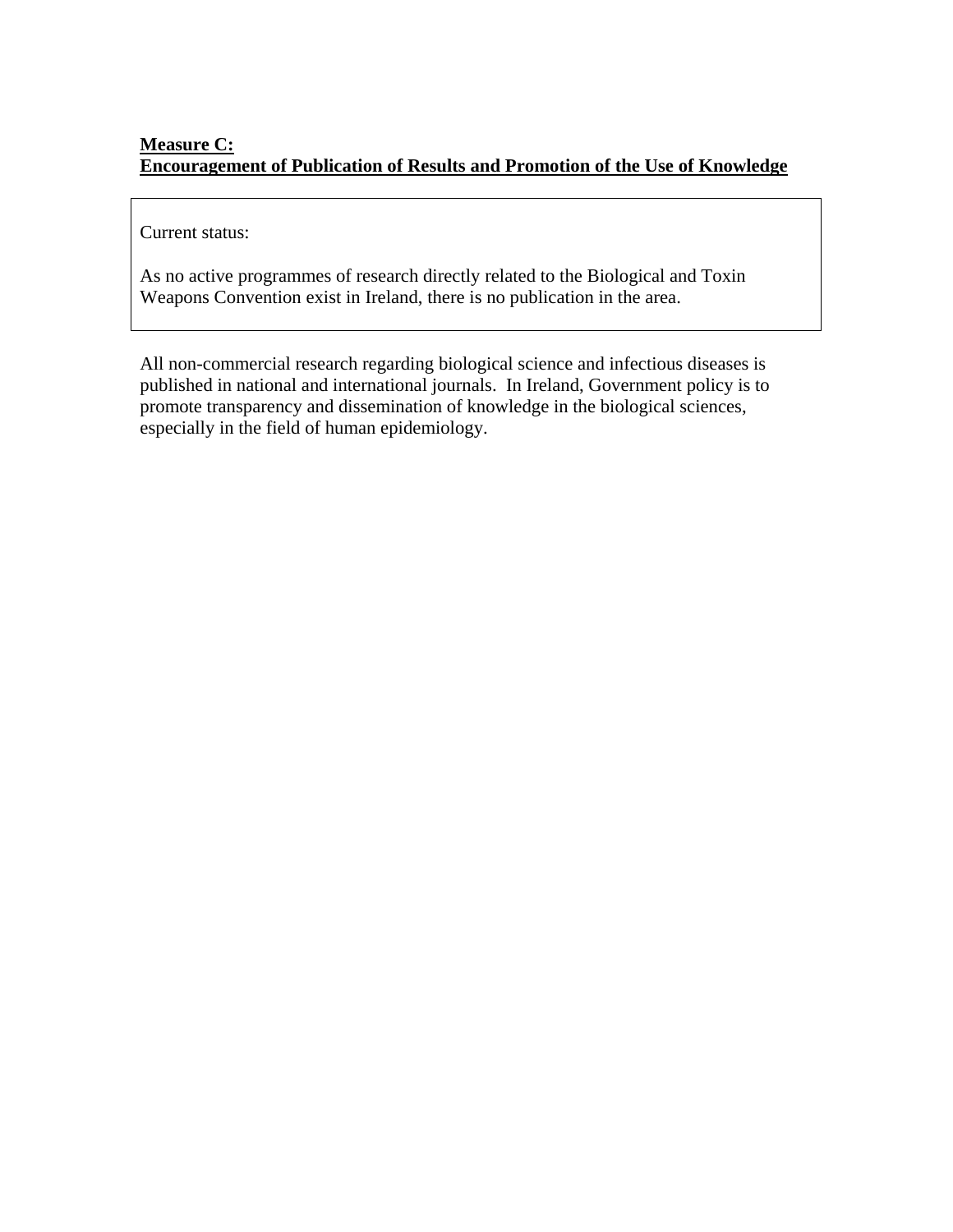## Current Status

While no active programmes of research directly related to the BTWC Convention exist in Ireland, Ireland believes that international cooperation in the field of peaceful bacteriological (biological) activities is important.

Most Irish microbiologists are members of international microbiology and immunology societies, which are in turn affiliated to the International Union of Microbiology Societies (IUMS). There is a National Committee for Microbiology that is part of the Royal Irish Academy, which arranges and facilitates international contacts. There are also many medical and general scientific exchanges between microbiology institutions in Ireland and abroad.

The UCD NVRL has a close collaboration with the Special Pathogens Reference Unit, HPA Porton Down and also the Centre for Infection, Colindale in the UK. Samples, either environmental or clinical, for which there are no diagnostic investigations currently available in Ireland will be referred to one of the appropriate centres detailed above. The UCD NVRL is a member of the European Network for Diagnostics of "Imported" Viral Diseases (ENIVD) and this facilitates collaboration with member laboratories throughout Europe.

Ireland participates in a number of European organisations and programmes such as HELICS and HARMONY, which closely track infectious diseases and drug resistance patterns.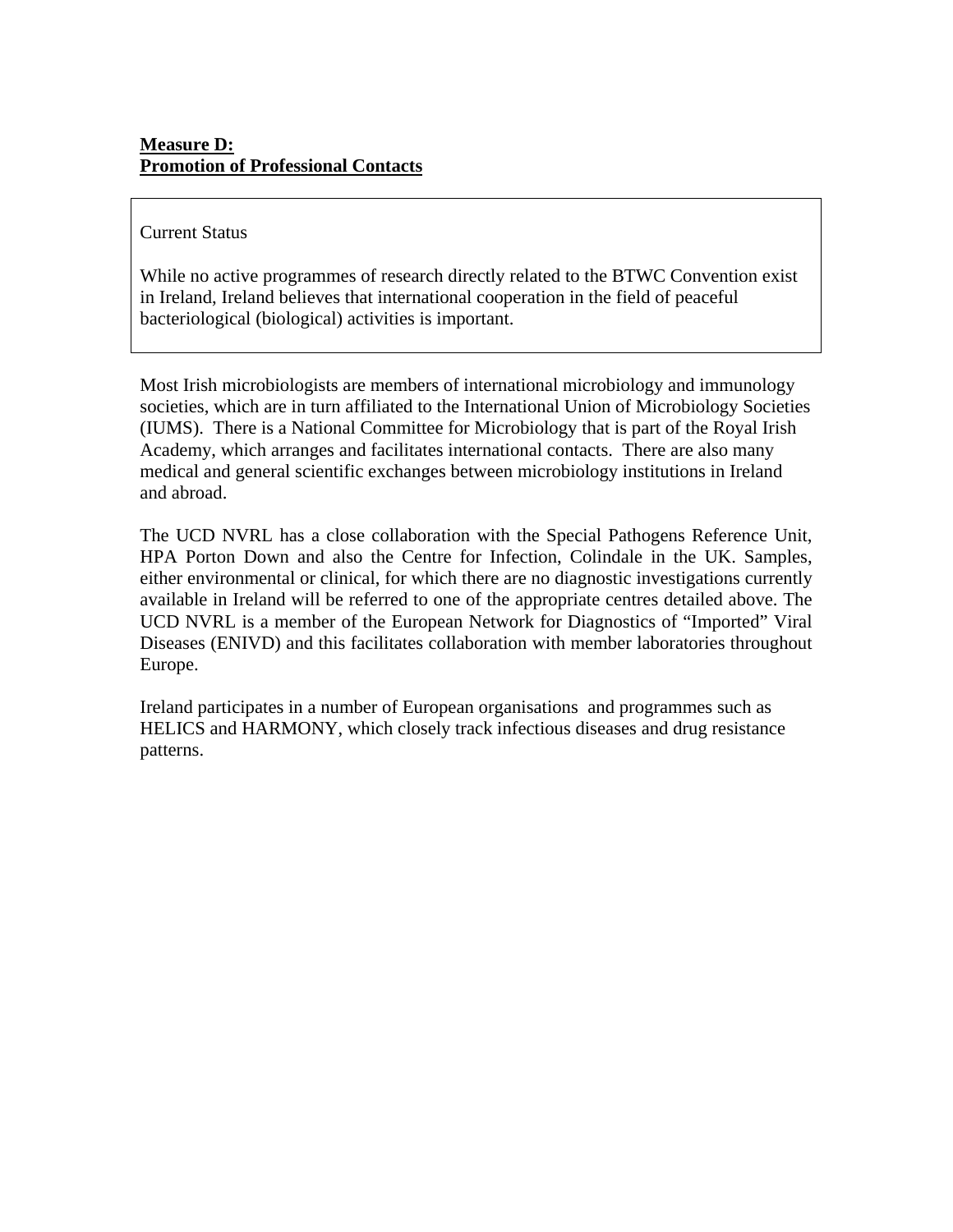# **Measure E: Declaration of Legislation, Regulations and Other measures**

Current Status:

Ireland is currently conducting a review of its national legislation to identify where further legislation may be required to fulfill all of Ireland's obligations, as set out in the Convention.

There are a number of pieces of national legislation in place in Ireland, which regulate the use of biological materials. This legislation includes the following: Control of Exports Act 1983; Control of Exports Order 2005; Importation of Pathogenic Agents Order 1997; and the Safety, Health and Welfare at Work (Biological Agents) Regulations 1994, as amended 1998. In addition, the export of biological toxins is covered by European Community dual-use export legislation and domestic law, which controls the export of military goods.

Ireland collects its human infectious diseases data under the 1947 Health Act, amended by the 1983 Act. Furthermore, this is detailed in the Infectious Disease Regulations 1981, amended 1996.

The Department of Agriculture and Food (DAF) is responsible for the enactment of legislation relating to zoonoses and for providing the necessary resources to ensure their monitoring and control. Under the powers of the Diseases of Animals Acts (1966-2001), veterinary inspectors inspect farms where animals and poultry are kept. As part of its zoonoses control programmes DAF carries out surveillance programmes to test for the presence of such pathogens on a wide range of animal products.

The Health and Safety Authority of Ireland (HSA) covers the Safety, Health and Welfare at Work (Biological Agents) Regulations, 1994 (Statutory Instrument No. 146 of 1994), as amended in 1998 by S.I. 248 of 1998. S.I. No. 251/1989: European Communities (Protection of Workers) (Exposure to Chemical, Physical and Biological Agents) Regulations, 1989. The HSA's main function is to ensure that workers are not at risk from exposure or potential exposure to biological agents while at work and/or performing their work activities. Where there is intentional work, for instance, with biological agents, e.g. research, teaching and diagnostic purposes and thus a potential for exposure to biological agents (in particular Group 3 or 4 organisms), those employers are obliged to notify the HSA 30 days in advance of work commencing. The HSA also can grant permissions to work with pathogens at nominated locations.

There have been recent changes in Irish human infectious disease legislation. On 1 January 2004 an amendment to the existing infectious diseases Regulations established a revised list of notifiable diseases. The changes introduced are consistent with a European Commission Decision on the communicable diseases to be progressively covered by the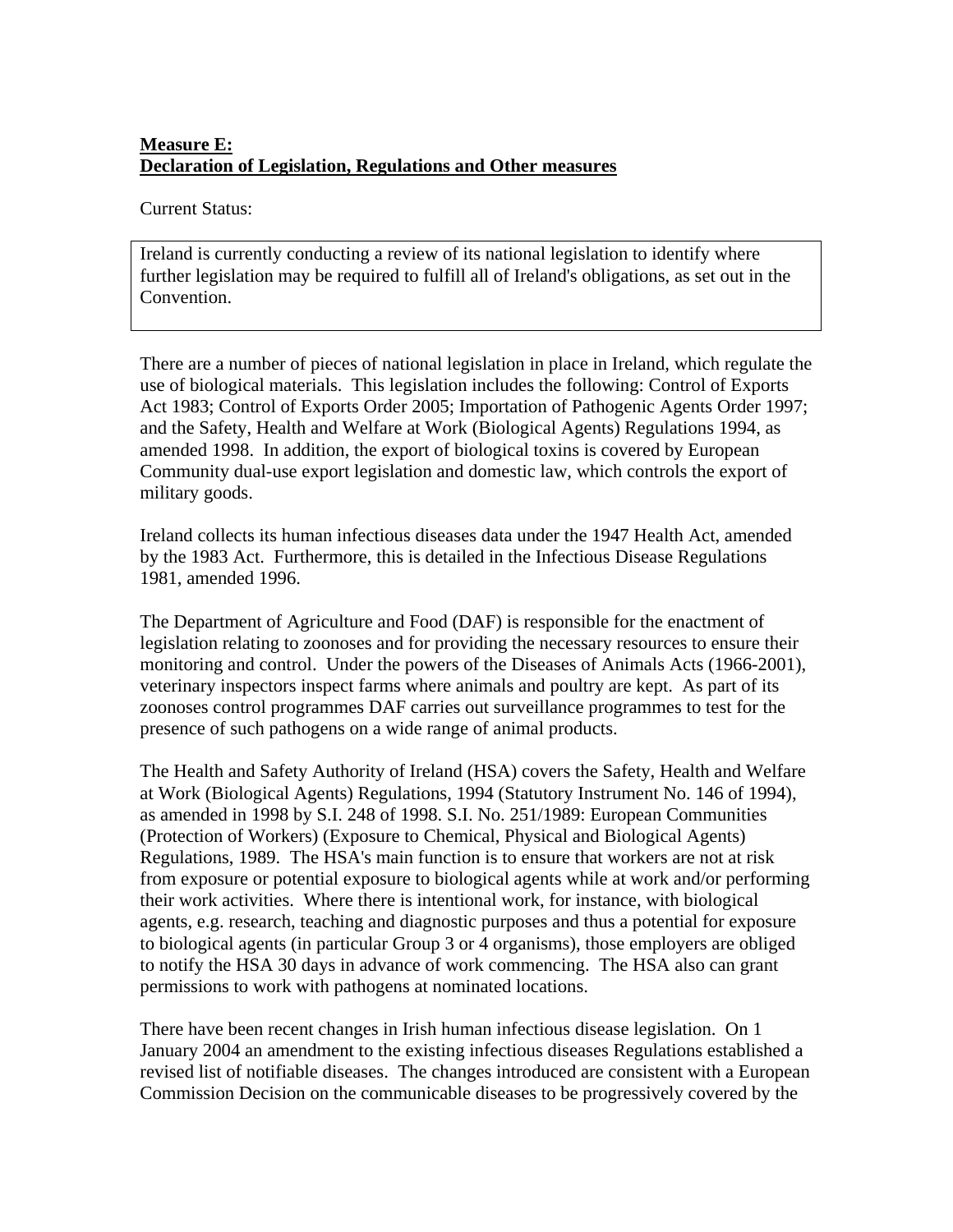European Community network (Decision No. 2000/96/EC, under Decision No. 2119/98/EC of the European Parliament and of the Council).

The key advances of the new legislation include:

- A greatly expanded list of conditions and diseases (increased from 35 to 68)
- A requirement for laboratory directors to report infectious diseases;
- Food- and water-borne illnesses are now specified (e.g. campylobacter infection, cryptosporidiosis, listeriosis), whereas previously there was merely a category of food poisoning (bacterial other than salmonella);
- The addition of potential biological threat agents, such as botulism and tularaemia;
- Hepatitis C is now specified;
- Several pathogens that are important in the monitoring of antimicrobial resistance became notifiable;
- The use of case definitions for infectious diseases has been introduced, a set of which has been drawn up, in line with standardised European case definitions; and
- Under the amended regulations, unusual clusters or changing patterns of illness (including outbreaks) that may be of public concern must also be reported. This was an important development, particularly in the context of any deliberate release of biological agents.

Furthermore, under the new legislation there are a number of diseases which require immediate preliminary notification by telephone, e.g. poliomyelitis, typhus, botulism, cholera, legionellosis, smallpox, paratyphoid, typhus, viral haemorrhagic fevers, SARS, and where there is a serious outbreak of any infectious disease. The weblink for HPSC's 2006 Annual Report can be found here

http://www.ndsc.ie/hpsc/AboutHPSC/AnnualReports/File,2667,en.pdf and and its ststistices for 2004-2006 can be found here

http://www.ndsc.ie/hpsc/NotifiableDiseases/AnnualIDStatistics/File,2393,en.pdf...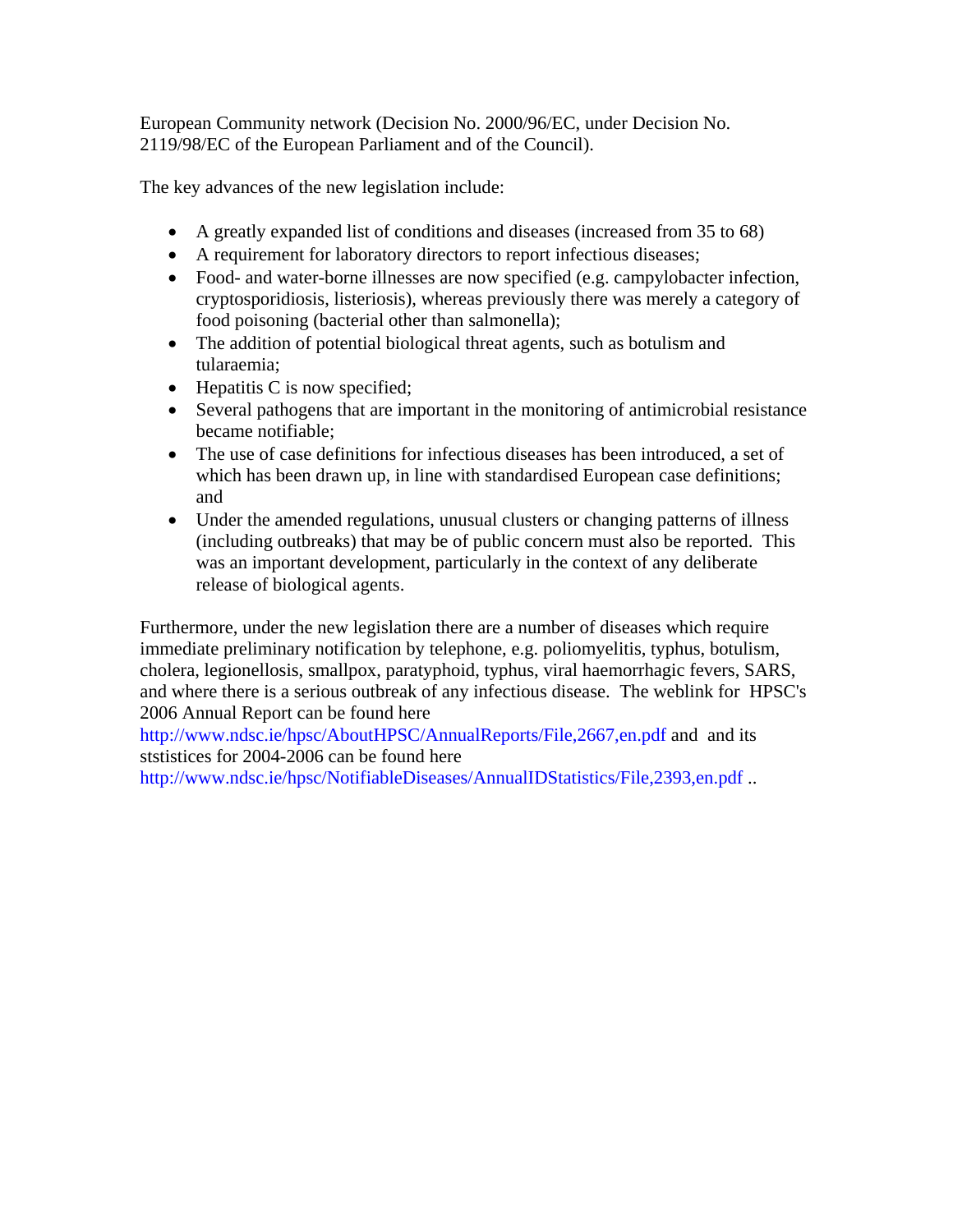# **Measure F: Declaration of Past Activities in Offensive and/or Defensive Biological Research and Development Programmes**

Current status:

No offensive or defensive biological R & D programmes have been undertaken in Ireland since 1 January 1946.